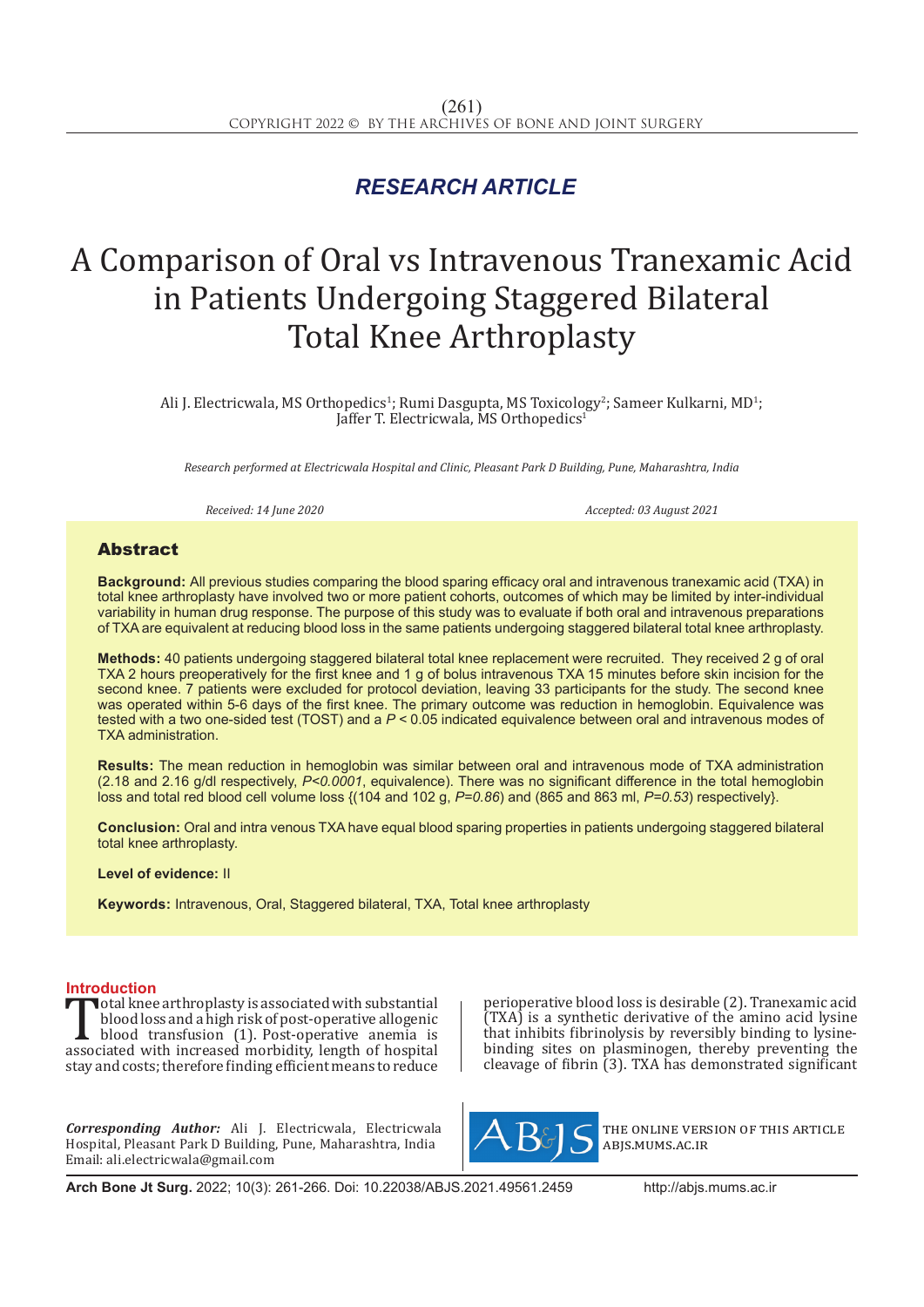THE ARCHIVES OF BONE AND JOINT SURGERY. ABJS.MUMS.AC.IR VOLUME 10. NUMBER 3. MARCH 2022

> blood sparing properties in several randomized control trials and meta-analyses, without an associated increase in thromboembolic complications (4-7). While majority of the previous studies involving TXA in the setting of total knee arthroplasty have focused on intravenous and topical preparations, prospective studies on oral TXA are limited. In a randomized control trial of oral and intravenous TXA in primary total knee arthroplasty, *Fillingham et al.* demonstrated equal blood sparing potential of the two preparations (8). *Ze-Yu Luo et al.* found similar efficacy in reducing blood loss of oral, intravenous and topical TXA in the setting of primary total hip arthroplasty (9).

> However, a notable inter-individual heterogeneity in drug response may exist in a drug study comparing two patient cohorts (10,11). To the best of our knowledge, there have been no prospective studies comparing the blood sparing potential of oral and intravenous TXA in the same patient cohort. Moreover, at our center we perform most Bilateral TKA's at a 5-6 day interval during A study published previously found that patients who had sequential/simultaneous bilateral TKA's and staged bilateral TKA's had 2.5 times more complications than the ones who had staggered bilateral TKA's (12). Thus, we conducted a study to compare the efficacy of oral and intravenous modes of drug administration of TXA in the same patient cohort undergoing staggered bilateral total knee arthroplasty. We hypothesized that with proper dosage and timely administration, oral TXA would be equivalent to the intravenous preparation in decreasing post-operative blood loss in total knee arthroplasty.

#### **Materials and Methods**

#### *Study Design and Patients*

This was a prospective cohort study designed to compare the blood sparing properties of oral and intravenous TXA in the setting of staggered bilateral primary total knee arthroplasty. The study received IRB approval at the performing medical centre prior to its initiation. Subjects were enrolled in this study from March 2018 to March 2020. Patients suffering from bilateral grade 4 osteoarthritis of the knee (Kellegren Lawrence classification) scheduled to undergo staggered bilateral total knee arthroplasty were recruited. Exclusion criteria included patients with chronic kidney disease, deep vein thrombosis, history of cardiac, cerebral or pulmonary thromboembolic event within the past one year and placement of a cardiac arterial stent or open cardiac surgery within the past one year. We also excluded patients who declined consent to participation and administration of blood products. All patients were informed about the study protocol, and written consent was obtained from all subjects prior to enrollment.

#### *Study Medication, Dosing and Timing*

All patients enrolled in the study received 2 g of oral TXA (4 tablets of 500 mg each with sips of water) 2 hours preoperatively for the first knee and 1 g of bolus intravenous TXA (diluted in 10 ml of normal saline) 15 minutes before skin incision for the second knee. The

ORAL VS INTRAVENOUS TXA IN PATIENTS UNDERGOING STAGGERED BILATERAL TKA

principal reason for adopting this methodology was to simplify statistical analysis and to prevent exclusions to protocol deviation (wrong drug preparation, wrong dose, wrong time etc). No patients received the medication in the reverse manner. No TXA preparation was administered between the two surgeries.

In this study, the second knee arthroplasty was performed in a staggered manner, 5-6 days of the first knee arthroplasty (mean 5.2 days). At our institute, patients on morning doses of oral anti-hypertensive, thyroid medication, oral anti-epileptic and oral TXA are always administered under supervision of a trained nurse with sips of water (5-10 ml) two hours prior to induction which has not affected the preoperative Nil-By-Mouth period in terms of regurgitation and aspiration during surgery.

#### *Surgical Technique and Postoperative care*

All the operations were performed by a single adult reconstruction fellowship trained surgeon (AJE) using a midline incision and medial parapatellar arthrotomy. The patella was not resurfaced in any patient. All patients received spinal anaesthesia and intravenous prophylactic antibiotic for 48 hours after completion of each side. Each operation was performed under tourniquet control and the tourniquet was released after closure of skin incision and application of compression bandage. Drains were inserted prior to closure of the arthrotomy and outputs were measured at 24 and 48 hours postoperatively. All patients received DVT pumps for the first postoperative day and were mobilized the next day. We did not use any thromboembolic prophylaxis after the first side as that may have affected the blood coagulation profile for the second side, thereby affecting the results. Multimodal analgesia and adductor canal blocks allow us to mobilize our patients on the next day of surgery. The use of DVT pumps post-operatively have shown to reduce the risk of venous thromboembolism in previously published studies (13,14). In this study, thromboembolic prophylaxis was initiated 48 hours after completion of the second operation with aspirin 75 mg per-oral daily for one month*.* Packed cell volume (PCV) transfusions were administered if the hemoglobin was <7 g/dl, until the level was  $\geq 8g/dl$  or if it was deemed necessary by an internal medicine physician in patients with symptomatic anemia (pallor, palpitations etc).

#### *Outcome measures*

Preoperative patient characteristics including age, sex, height, weight, body mass index (BMI), American Society of Anaesthesiologist (ASA) classification grade and presence of medical comorbidities were collected. Preoperative laboratory values (hemoglobin, hematocrit, platelet count, prothrombin time, INR) were recorded on the day prior to operation. Hemoglobin values were collected at 24 and 48 hours postoperatively. Other data collected included type of anaesthesia and operative time (minutes).

The primary outcome for this study was the reduction in hemoglobin concentration, which was calculated by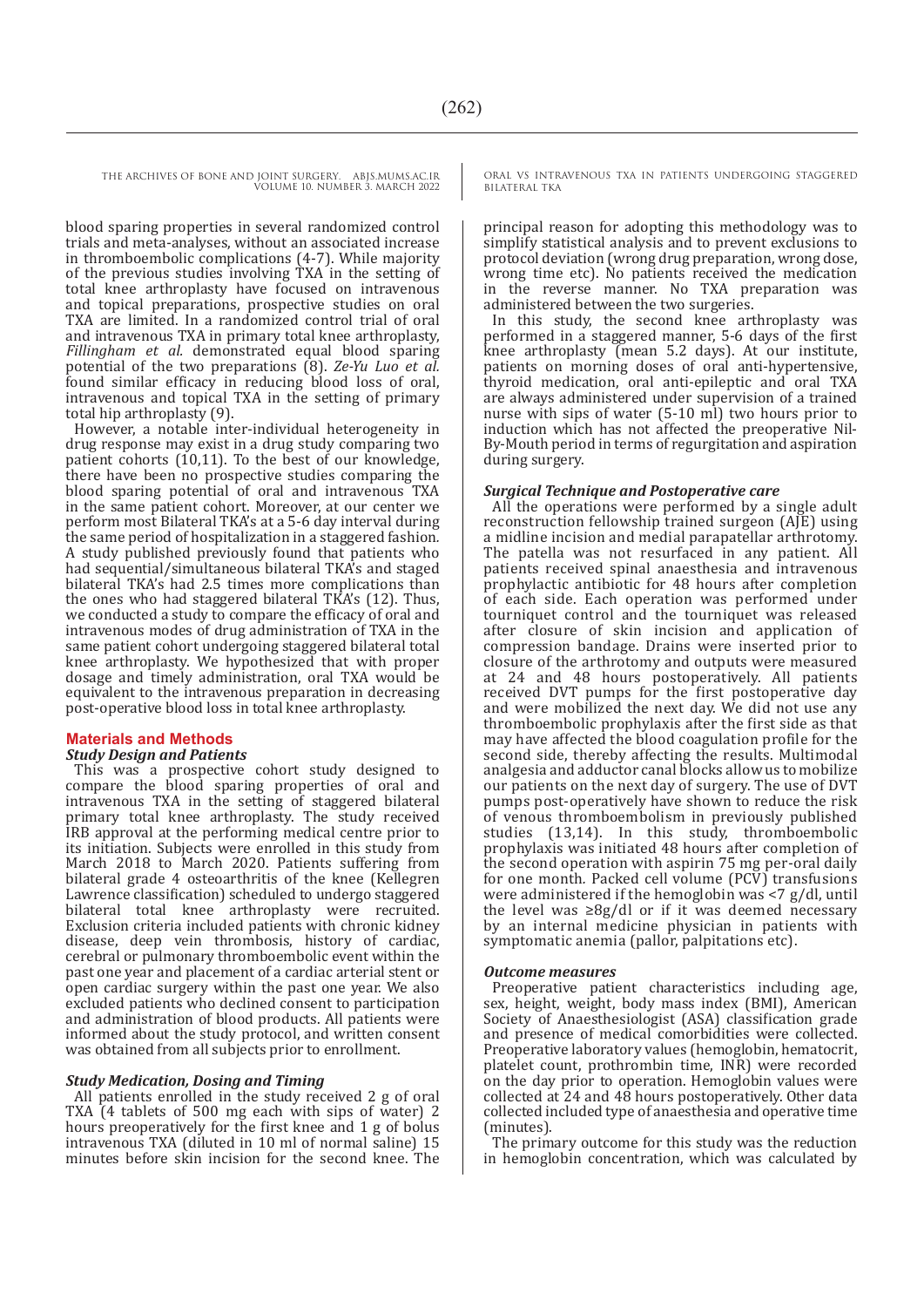THE ARCHIVES OF BONE AND JOINT SURGERY. ABJS.MUMS.AC.IR VOLUME 10. NUMBER 3. MARCH 2022

measuring the difference between immediate preoperative hemoglobin (recorded one day prior to surgery) and the minimum postoperative hemoglobin (from hemoglobin values recorded at 24 and 48 hours postoperatively). Secondary outcome measures were 24 and 48-hour drain outputs, total hemoglobin loss, total volume of red blood cell loss and incidence of thromboembolic events. Postoperative hemoglobin loss and total red blood cell volume loss were calculated using estimated blood volume as well as preoperative and postoperative hemoglobin balance using the following formulae specific for calculating blood loss after TKA (15,16) :

The Hemoglobin Volume Loss  $(g)$  = Estimated blood volume  $[m]$  × [The Hemoglobin value before surgery (g/dl) – The Hemoglobin value after surgery (g/ dl)] $\times$  0.001 + The total volume of blood transfusion (ml).

The Total Volume of RBC Loss (ml) =  $1000 \times$ The Hemoglobin volume loss (g) / The Hemoglobin value before surgery (g/dl).

A research coordinator, who was not involved in the clinical management of the study participants recorded all outcome measures.

#### *Sample size and statistical analysis*

The sample size estimate was based on the primary outcome of reduction of hemoglobin concentration. Power analysis determined that 30 patients (30 knees in oral and iv TXA groups) were required in to identify a 1g/dl hemoglobin equivalence margin between groups with an alpha of 5% and a power of 80%. The primary outcome of reduction of hemoglobin in g/dl was tested for equivalence (for both sides of each patient) using a two one-sided test (TOST). The secondary outcomes of total hemoglobin loss, total volume of red blood cell loss and drain outputs were compared (for both sides of each patient) using traditional student t-tests. Significance was set at 5% (*P<0.05*) and a step down Bonferroni method was used to correct error inflation due to multiple comparisons. All calculations were performed using Microsoft Excel (version 2010, Bellavue, WA) and GraphPad software (La Jolla, CA).

#### **Results**

During the study period between March 2018 and March 2020, 63 patients scheduled to undergo staggered primary bilateral total knee replacements were checked for eligibility. A total of 23 patients were excluded from the study, including 15 who declined to participate and 8 who met the exclusion criteria. Among 40 enrolled patients, 4 refused surgery on the second side and 3 were excluded for deviation in protocol (incomplete drug dosage or did not receive the drug within the allocated time of administration). This left 33 participants for the study. No patients were lost to follow-op [Figure 1].

The mean age (standard deviation) of the study group was 64.12 (8.52) years with 9 males and 24 females. All patients received spinal anaesthesia and the mean operative time (standard deviation) was 69 (7.8) minutes. Other demographic characteristics (height, weight, BMI, ASA grade and predicted blood volume) and pertinent preoperative laboratory (hemoglobin, ORAL VS INTRAVENOUS TXA IN PATIENTS UNDERGOING STAGGERED BILATERAL TKA



**Figure 1. Flow diagram of patients. (TXA= Tranexamic acid).**

hematocrit, prothrombin time, INR and platelet count) were recorded [Table 1].

#### *Primary outcome measure*

The mean reduction in hemoglobin for the oral TXA was 2.18 g/dl as compared to 2.16 g/dl for the intravenous TXA (*P < 0.00001*; significant equivalence) [Table 2].

#### *Secondary outcome measure*

There was no significant difference in the mean total hemoglobin loss (104 and 102 g respectively, *P = 0.86*), mean total red blood cell volume loss (865 and 863 ml respectively,  $P = 0.53$ ), mean 24 hour drain output (228) and 229 ml,  $P = 0.94$  and mean 48 hour drain output (348) and 330 ml, *P = 0.52*) between the oral and intravenous modes of TXA administration [Table 2].

3 (9%) and 7 (33%) participants required to be transfused one unit of packed cell volume after completion of the first and second sides respectively for hemoglobin  $\langle$  /g/dl or if deemed necessary by the treating physician. 3 patients received transfusion of one packed cell volume both after completion of first and second sides respectively. None of the patients involved in the study developed infection, post-operative hemarthrosis or thromboembolic complication. One patient had post-operative pain and stiffness on both sides and was unhappy with his surgery, but the authors believe this complication to be unrelated to the current study.

The mean duration (standard deviation) of hospital stay was 9.2 (0.67) days.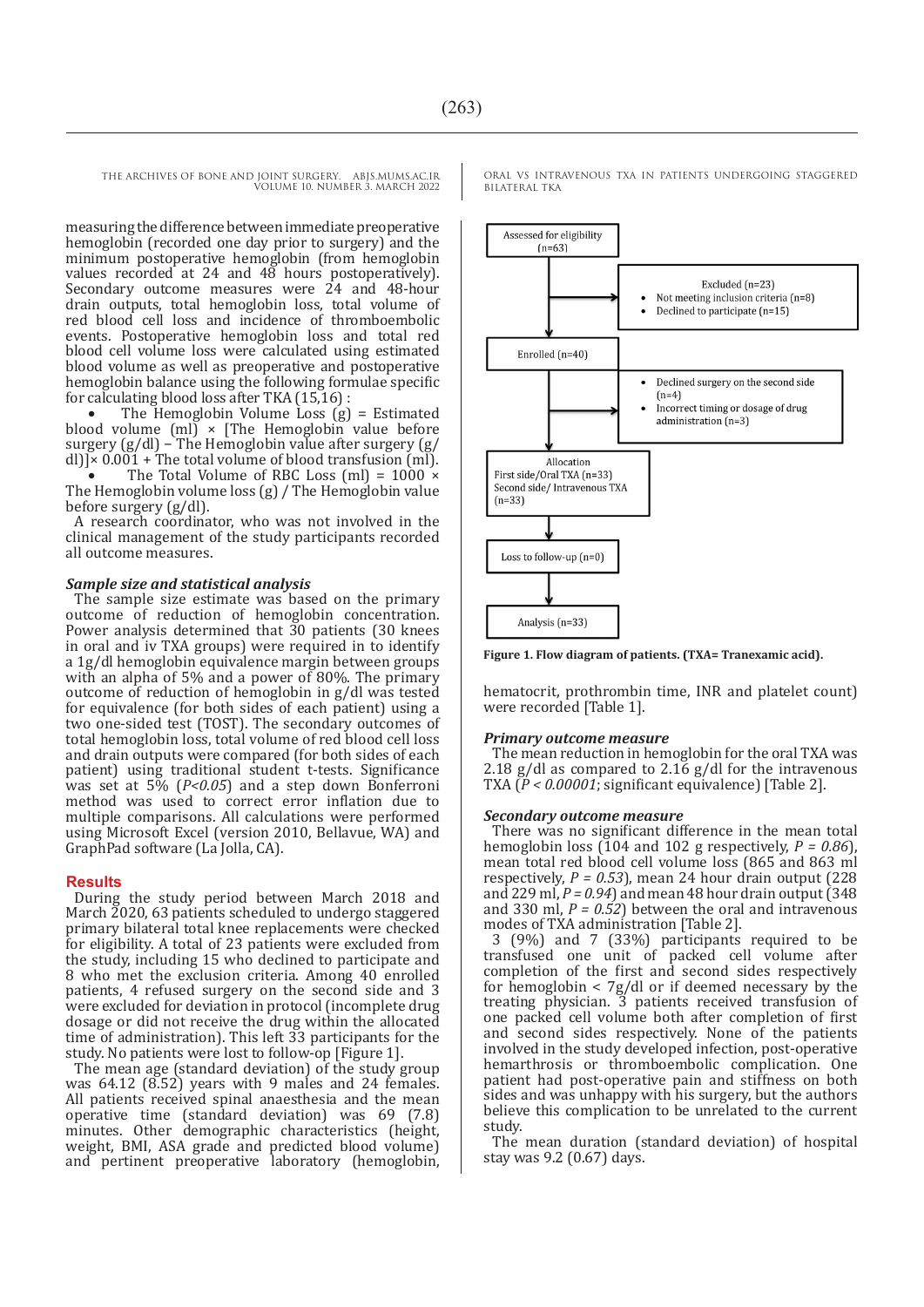**Table 1. Preoperative patient characteristics (Data presented as mean with standard deviation when applicable) Gender** Males 9 Females 24 **Demographic characteristics** Age (Y) 64.12 (8.52) Mean Weight (Kg) 70.24 (21.48) Mean Height (m) 1.63 (0.08) Mean BMI (Kg/m<sup>2</sup>) ) 26.49 (4.26) Mean Predicted blood volume (L) 4.92 (4.16) **ASA Grade** 1.73 (0.46) 1<sup>2</sup> 2 18  $3 \hspace{2.5cm} 3$  $4\hskip 4.5cm 0$  **Preoperative laboratory values** Hemoglobin (g/dl) 11.8 (1.29) Hematocrit (%) 42.3 (1.55) Platelet count (×1000/mm) 212.34 (31.67) Prothrombin time (s) 12.6(1.56) INR 1.04 (0.12) Type of Anaesthesia Spinal 33 General 0 **Operative Time- skin to skin (mins)** 69 (6.8)

ORAL VS INTRAVENOUS TXA IN PATIENTS UNDERGOING STAGGERED BILATERAL TKA

#### **Discussion**

TXA has been routinely used to reduce postoperative blood loss after total knee arthroplasty  $(17,18)$ . While, most previous studies have focused on the intravenous and topical preparations, limited research exists on the cheaper oral form of the medication. In the United States, oral TXA (\$17) is significantly cheaper than intravenous TXA (\$47-\$108) (8). Irwin et al. performed a retrospective analysis comparing the transfusion rates of patients who received a standard bolus dose of 15mg/kg TXA intravenously at the time of induction of anaesthesia with those patients who received an oral preparation of 2 g TXA administered 2 hours prior to skin incision in patients undergoing primary total hip and knee arthroplasty (19). Their results supported the use of oral TXA as the odds of receiving a blood transfusion were higher in the intravenous TXA group. In a randomized control trial comparing oral and intravenous TXA in primary total knee arthroplasy, *Fillingham et al* demonstrated equivalent reduction in post-operative blood loss between the two groups with significant cost benefits of oral TXA (8). There have been published randomized control trials, systematic reviews and metaanalyses describing the use oral, intravenous and topical preparations of TXA in total joint arthroplasty (20-24).

However, all previous trials comparing the use of oral and intravenous or topical TXA in total knee arthroplasty have involved two or more patient cohorts. These studies may be limited by the fact that they do not account for pharmacokinetic and pharmacodynamic variability in human drug response (10-11), which is a major strength of our study design, as this bias is eliminated. Furthermore, to the best of our knowledge, no previous studies have compared the blood sparing potential of oral and intravenous TXA in same patient cohort. Given the important role of TXA in reducing post operative blood loss and subsequent requirement of blood transfusion in total knee arthroplasty, we performed a prospective study to determine if oral and intravenous TXA shared the same blood sparing potential in patients

| Table 2. Primary and secondary outcomes (represented as mean and standard deviation wherever applicable |                   |                        |         |                           |
|---------------------------------------------------------------------------------------------------------|-------------------|------------------------|---------|---------------------------|
|                                                                                                         | Oral TXA $(n=33)$ | Intravenous TXA (n=33) | P Value | Interpretation            |
| <b>Primary outcome</b>                                                                                  |                   |                        |         |                           |
| Reduction in hemoglobin (g/dl)                                                                          | 2.18(0.64)        | 2.16(0.50)             | 0.00007 | Equivalent                |
| <b>Secondary outcome</b>                                                                                |                   |                        |         |                           |
| Total hemoglobin loss (g)                                                                               | 104 (35)          | 102 (28)               | 0.86    | No significant difference |
| Total volume of RBC loss (ml)                                                                           | 865 (239)         | 863 (202)              | 0.53    | No significant difference |
| Drain output 24 hours after surgery (ml)                                                                | 228 (63)          | 229 (57)               | 0.94    | No significant difference |
| Drain output 48 hours after surgery (ml)                                                                | 348 (114)         | 330 (114)              | 0.51    | No significant difference |

a Equivalence testing, *P* < .05 demonstrates equivalence between treatments.

b Student t test, *P* < .05 demonstrates statistical significance.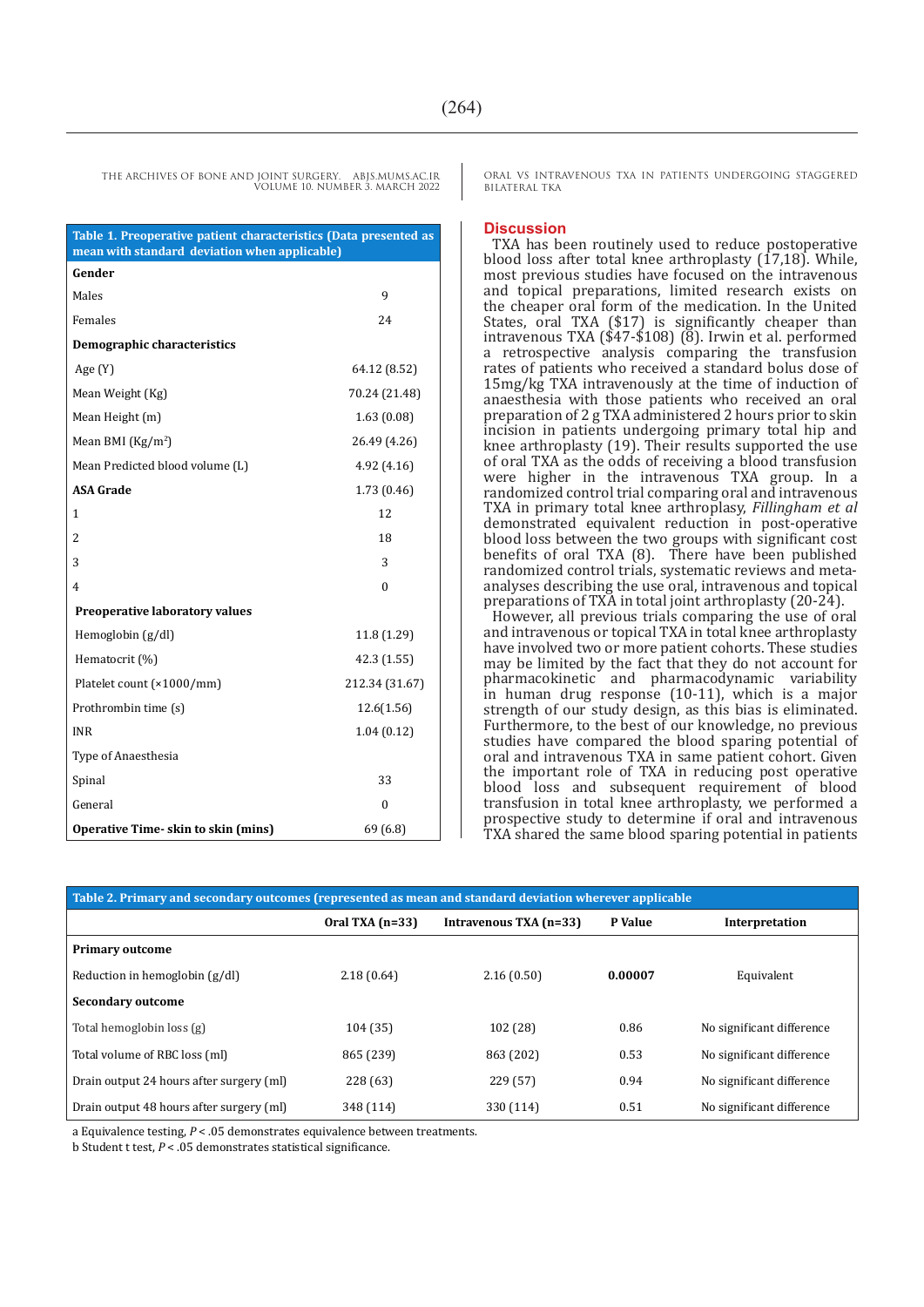THE ARCHIVES OF BONE AND JOINT SURGERY. ABJS.MUMS.AC.IR VOLUME 10. NUMBER 3. MARCH 2022

who underwent bilateral total knee arthroplasty in a staggered manner (5-6 days apart but during the same period of hospitalization). We found no difference in the efficacy of the two modes of administration.

Our study was limited by the fact that we based our calculation for blood loss on the immediate preoperative hemoglobin recorded on the day prior to operation and the minimum postoperative hemoglobin for both sides, which may run the risk of inaccuracy due to hemodilution. However, as the second knee was operated 5-6 days from the first, and the same methodology was applied to both the sides in each patient, we believe that the potential risk of inaccuracy due to hemodilution and pharmacokinetic alteration is minimized and does not change the clinical relevance of the results.

 Oral TXA shows comparable blood sparing efficacy to intravenous drug administration in the setting of primary total knee arthroplasty. Given the high volume of primary total knee arthroplasty performed each year, the potential cost saving benefits, safety and ease of the ORAL VS INTRAVENOUS TXA IN PATIENTS UNDERGOING STAGGERED BILATERAL TKA

drug administration associated with using the tablet form of the drug, oral TXA is a superior alternative to the intravenous preparation.

*Conflicts of Interest:* Each author certifies that he or she has no commercial associations (e.g., consultancies, stock ownership, equity interest, patent/licensing arrangements, etc.) that might pose a conflict of interest in connection with the submitted article.

Ali J. Electricwala MS Orthopedics<sup>1</sup> Rumi Dasgupta MS Toxicology<sup>2</sup> Sameer Kulkarni MD<sup>1</sup> Jaffer T. Electricwala MS Orthopedics<sup>1</sup> 1 Electricwala Hospital, Pleasant Park D Building, Pune, Maharashtra, India 2 Essence Medical Centre, Westwinds, Westwinds Dr. NE, Calgary, Alberta, Canada

#### **References**

- 1. Ponnusamy KE, Kim TJ, Khanuja HS. Perioperative blood transfusions in orthopaedic surgery. J Bone Joint Surg Am. 2014; 96(21):1836-44.
- 2. Carson JL, Duff A, Poses RM, Berlin JA, Spence RK, Trout R, et al. Effect of anaemia and cardiovascular disease on surgical mortality and morbidity. The Lancet. 1996; 348(9034):1055-60.
- 3. Levy JH, Koster A, Quinones QJ, Milling TJ, Key NS. Antifibrinolytic therapy and perioperative considerations. Anesthesiology. 2018; 128(3):657-70.
- 4. Xie J, Ma J, Yue C, Kang P, Pei F. Combined use of intravenous and topical tranexamic acid following cementless total hip arthroplasty: a randomised clinical trial. Hip International. 2016; 26(1):36-42.
- 5. Sridharan K, Sivaramakrishnan G. Tranexamic acid in total hip arthroplasty: a recursive cumulative meta-analysis of randomized controlled trials and assessment of publication bias. Journal of orthopaedics. 2017; 14(3):323-8.
- 6. Kozek-Langenecker SA, Ahmed AB, Afshari A, Albaladejo P, Aldecoa C, Barauskas G, et al. Management of severe perioperative bleeding: guidelines from the European Society of Anaesthesiology: first update 2016. European Journal of Anaesthesiology| EJA. 2017; 34(6):332-95.
- 7. Nishihara S, Hamada M. Does tranexamic acid alter the risk of thromboembolism after total hip arthroplasty in the absence of routine chemical thromboprophylaxis? The Bone & Joint Journal. 2015; 97(4):458-62.
- 8. Fillingham YA, Kayupov E, Plummer DR, Moric M, Gerlinger TL, Della Valle CJ. The James A. Rand Young Investigator's Award: a randomized controlled trial

of oral and intravenous tranexamic acid in total knee arthroplasty: the same efficacy at lower cost? The Journal of arthroplasty. 2016; 31(9):26-30.

- 9. Luo ZY, Wang HY, Wang D, Zhou K, Pei FX, Zhou ZK. Oral vs intravenous vs topical tranexamic acid in primary hip arthroplasty: a prospective, randomized, doubleblind, controlled study. The Journal of arthroplasty. 2018; 33(3):786-93.
- 10.Turner RM, Park BK, Pirmohamed M. Parsing interindividual drug variability: an emerging role for systems pharmacology. Wiley Interdisciplinary Reviews: Systems Biology and Medicine. 2015; 7(4):221-41.
- 11.Sweeney GD. Variability in the human drug response. Thrombosis Research. 1983; 29:3-15.
- 12.Gurunathan U. Staggered bilateral knee arthroplasty: good or bad? Anesthesiology. 2010; 113(1):256-8.
- 13. Morris JK, Fincham BM. Intermittent pneumatic compression for venous thromboembolism compression for venous thromboembolism prophylaxis in total knee arthroplasty. Orthopedics. 2012; 35(12):e1716-21.
- 14.Crawford DA, Andrews RL, Morris MJ, Hurst JM, Lombardi Jr AV, Berend KR. Ambulatory portable pneumatic compression device as part of a multimodal aspirin-based approach in prevention of venous thromboembolism in outpatient total knee arthroplasty. Arthroplasty today. 2020; 6(3):378-80.
- 15.Algadiem EA, Aleisa AA, Alsubaie HI, Buhlaiqah NR, Algadeeb JB, Alsneini HA. Blood loss estimation using gauze visual analogue. Trauma monthly. 2016; 21(2).
- 16.Gao FQ, Li ZJ, Zhang K, Sun W, Zhang H. Four methods for calculating blood-loss after total knee arthroplasty. Chinese medical journal. 2015; 128(21):2856-60.